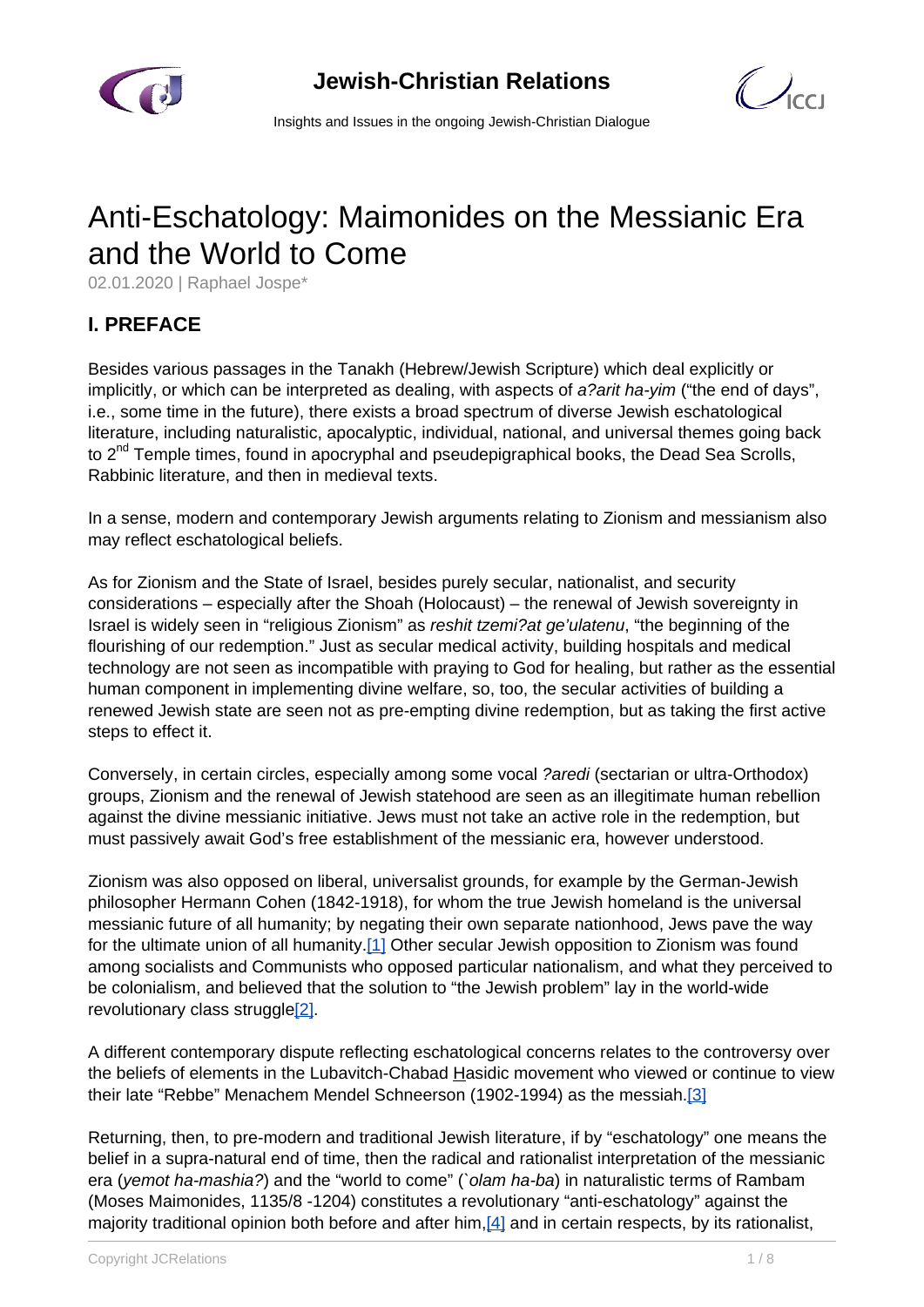this-worldly naturalism, provides a precedent for modern Zionism.

### **II. MEDIEVAL RATIONALIST-TRADITIONALIST ESCHATOLOGY PRE-MAIMONIDES: SA`ADIAH GA'ON**

Sa`adiah Ga'on (882-942) was one of the first medieval Jewish philosophers, but in a sense he established a "tradition" of Jewish philosophy in terms of his impact on subsequent generations[.\[5\]](https://dev.iccj.org/#fn_5) His Book of Beliefs and Opinions (Arabic: Kitab al-Amanat w'al-I`tiqadat; Hebrew: Sefer Ha-Emunot veha-De`ot) Sa`adiah – reflecting the views of Islamic Mu`tazilah Kalam – suggests that in light of injustice in this world, God's absolute justice necessitates there being the world to come for appropriate reward/punishment. Just as body and soul are united in this world and act together (9:1), so in the world to come, reward and punishment will affect body and soul together in resurrection, a supra-natural miracle, which is more rationally possible (since it is not ex nihilo) than creation ex nihilo (#7 in the Ibn Tibbon Hebrew translation). Therefore, biblical passages alluding to resurrection should be taken at face value and not metaphorically (7:2).[\[6\]](https://dev.iccj.org/#fn_6) In short, Sa`adiah employs rationalist arguments to support traditional eschatological beliefs, in which resurrection is taken literally as the miraculous restoration of body and soul, and is associated with the concept of the world to come. Such traditionalism was – and is – widely followed in subsequent literature. Rambam, however, represents a rebellion against such a traditional approach and a radical reinterpretation of eschatological texts.

### **III. ANTI-ESCHATOLOGY: MOSES MAIMONIDES (RAMBAM : Rabbi Moses ben Maimon)**

In his early "Letter to [the Jewish Community of] Yemen (c. 1172, Rambam explained at length that, over the years, false messiahs have deceived thousands of Jews. Attempting to calculate the time of the messianic redemption only confuses people and leads to disappointment and loss of belief. "Calculating the end" (?ishuv ha-ketz) is therefore prohibited in the Talmud[.\[7\]](https://dev.iccj.org/#fn_7) Moreover, if the date of the deliverance from Egypt is not clear (did the predicted 400 years predicted in Genesis 15:13 begin with Jacob's migration to Egypt or with subsequent enslavement?),[\[8\]](https://dev.iccj.org/#fn_8) all the more confusion pertains to the future redemption. Eschatological speculation, in short, is dangerous.

In his subsequent "Commentary to the Mishnah," Rambam discusses various concepts, including "the world to come" (`olam ha-ba), the messianic era (yemot ha-mashia?), and resurrection (te?iyat ha-metim). The problem is that people tend to conflate these terms, all of which are distinct and refer to different concepts. Precise terminology is the key to precise thinking.

The Mishnah ("Pereq ?eleq" – Sanhedrin, ch. 10) states:

All Israel have a portion in the world to come ('olam ha-ba) . . . But these are the ones who do not have a portion in the world to come: One who says there is no resurrection (te?iyat ha-metim) [according to the Torah]; that the Torah is not divinely revealed (*min ha-shamayim*), and an Apikoros.[\[9\]](https://dev.iccj.org/#fn_9)

In his lengthy commentary to this passage (leading to his formulation of his "Thirteen Principles"),[\[10\]](https://dev.iccj.org/#fn_10) Rambam sharply differentiates these terms, which must not be confused or conflated with each other.

#### **(a) The World to Come (`Olam Ha-Ba)**

The sages, [11] peace be on them, said that in the world to come there is no eating, drinking, washing, anointing, or sexual intercourse. Rather, the righteous are sitting with their crowns on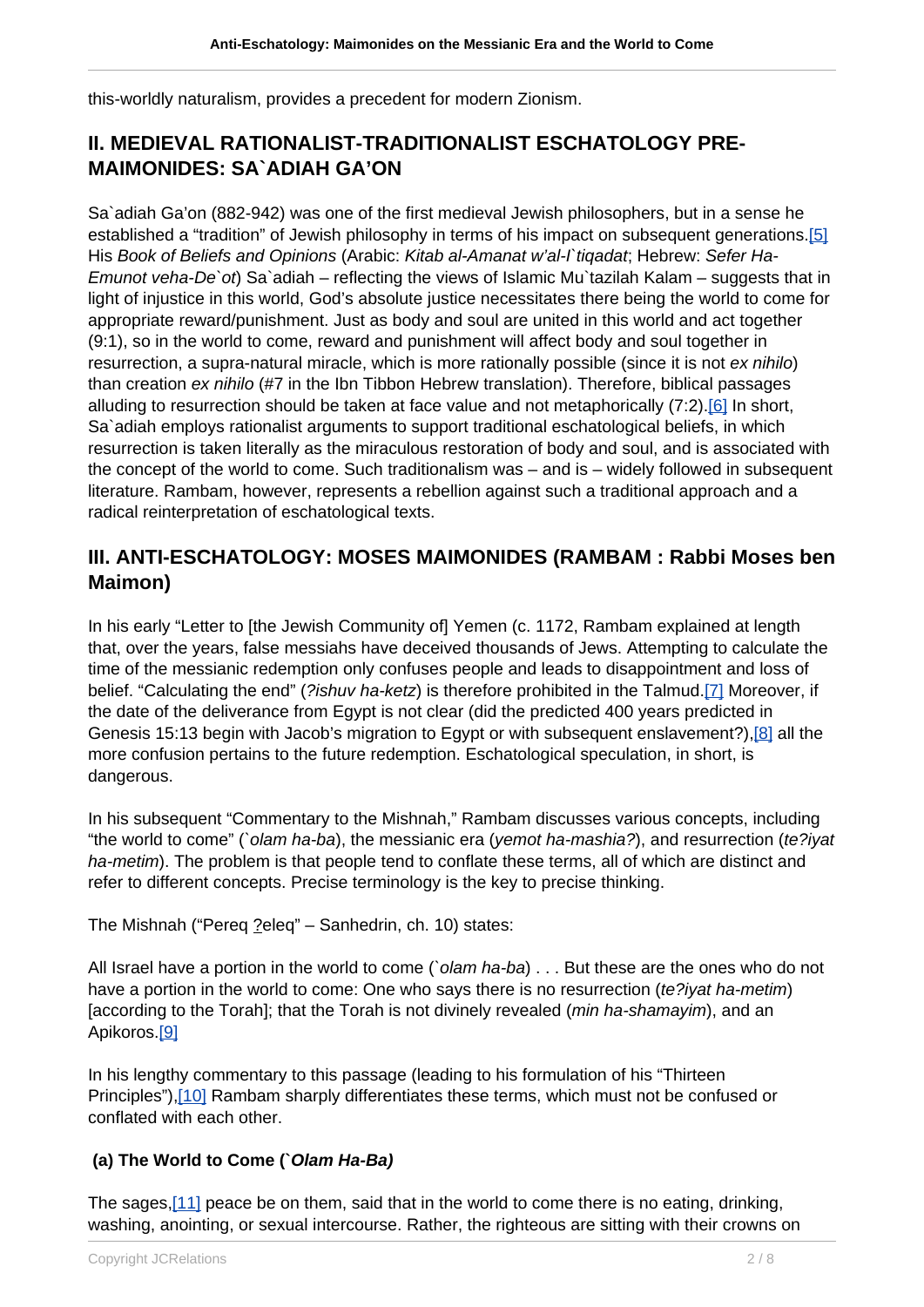their heads and enjoy the light of the divine presence (shekhinah). The meaning of their saying 'with crowns on their heads' is the existence of the soul in the existence of what it knows, and that [the soul] and [its knowledge] are one thing, as the great philosophers have mentioned. . . Their saying 'enjoy the light of the divine presence' means that those souls enjoy what they comprehend of God . . . The ultimate end and felicity are the attainment of this exalted rank . . . The utter unhappiness is for that soul to be cut off and to perish and not to have any existence, and this is what the Torah refers to as being cut off (karet) ... The garden of Eden is a fertile place on earth . . . which God will reveal to humans in the future . . . But Gehinom is a term for the sorrow which the wicked will suffer, but the Talmud but does not describe that sorrow.

In other words, "the world to come" is a term referring to the immortality of the intellect (not the lower faculties of the soul), in proportion to its attainment of knowledge of God, in light of the Aristotelian identity of mind, thinking, and object of thought<sup>[12]</sup>. This immortality, however, is a function of knowledge, not ethical behavior, and is impersonal, since the body – which individuates us from each other – no longer exists. The individual intellect simply becomes an indistinguishable part of universal knowledge, just as water thrown from a pail into the sea, in the absence of the pail, is no longer distinguishable from the water of the sea. Moreover, it is only "to come" from the perspective of the living individual, but "the world to come" already exists, alongside this world.

In his later Hebrew work, the Mishneh Torah (Code of Law), "Laws of Repentance" Ch. 8, Rambam repeats and expands of his concept of "the world to come," and states:

The world to come now exists . . . It is called the 'world to come' only because human beings will enter into it at a time subsequent to the life of the present world in which we now exist with body and soul, and this existence comes first.

Rambam's critic Ravad comments in his hasagah (critical note) here:[\[13\]](https://dev.iccj.org/#fn_13)

The words of this man seem to me to be close to one who denies resurrection of the bodies [and affirms immortality] only of the soul. By my life, this is not what the sages thought . . . All these [rabbinic statements] prove that they will stand alive in their bodies. Perhaps the creator will give them strong and healthy bodies, like the bodies of the angels, and the body of Elijah . . . and the crowns are meant literally, not figuratively.

However, we must recall that Rambam is not discussing resurrection here, but the world to come, and, as mentioned above, in his commentary to the Mishnah, Rambam is attempting to clarify the several terms by showing that they refer to distinct concepts.

#### **(b) Resurrection (Tehiyat Ha-Metim)**

Resurrection of the dead is one of the foundations (*qa`ida*; *yesod*) of the Torah of Moses and there is neither religion (Arabic: din; Hebrew: dat) nor membership in the Jewish community (millah) for one who does not believe this. It is for the righteous . . . for how can the wicked live, since they are dead even during their lives. Thus the sages said:[\[14\]](https://dev.iccj.org/#fn_14) "The wicked even in their lives are called dead, and the righteous even in their death are called alive." Know that a person will surely die and will disintegrate into that from which he was compounded.

In this passage Rambam seems to suggest – or actually suggests – that resurrection is a metaphor. Later in this passage, when discussing the thirteenth of his "Thirteen Principles," and in contrast with the first twelve principles which are explicated, he merely states:

The thirteenth foundation is the resurrection of the dead, which we have already explained.

As we shall see, Rambam was subject to sharp criticism for his alleged – or real – denial of actual,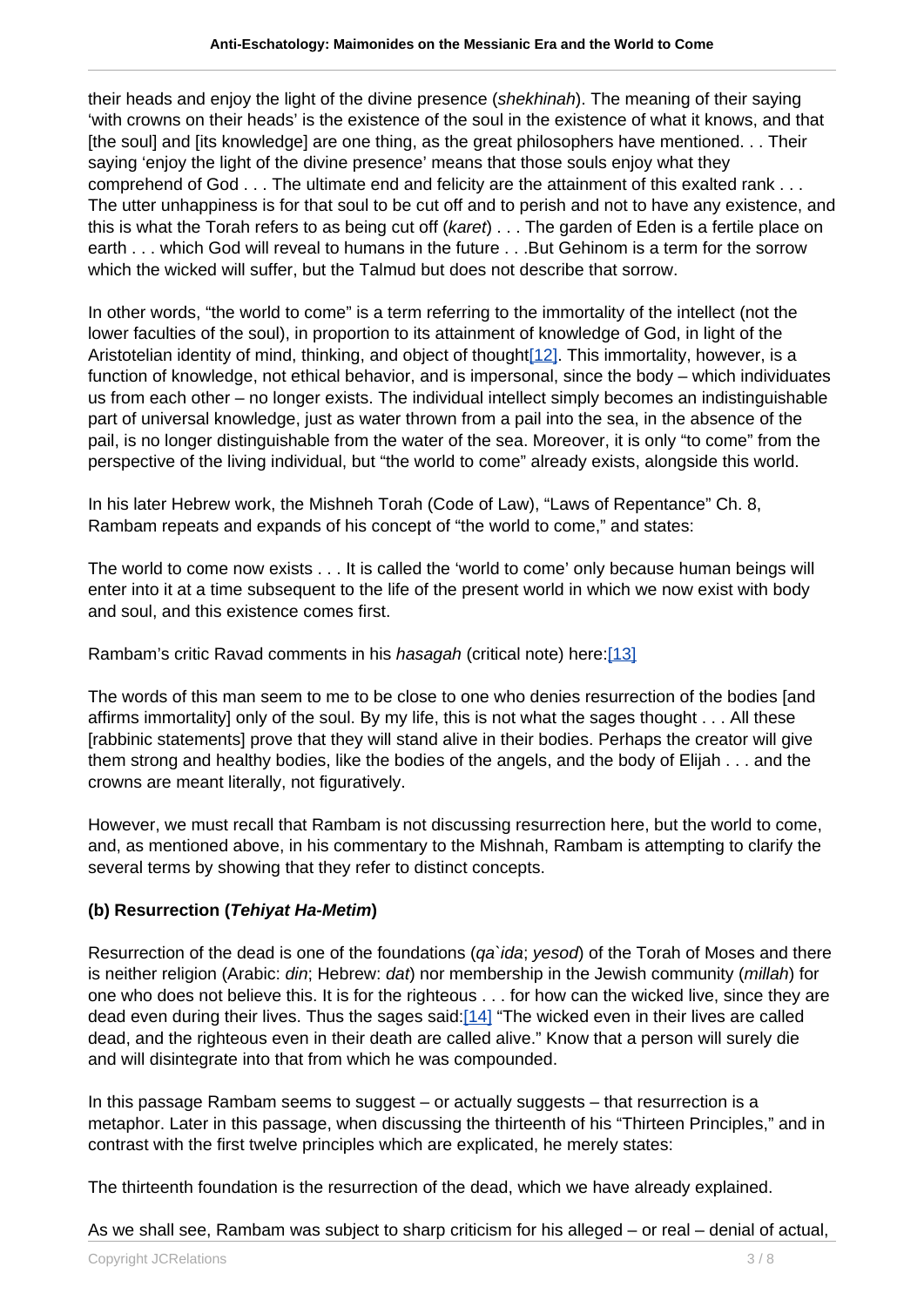physical resurrection, and was forced to respond to this criticism. However, in this text, having explained his understanding of "the world to come" and of "resurrection," Rambam turns to "the messianic era."

#### **(c) The Messianic Era (Yemot Ha-Mashi'a?)**

The days of the messiah are the time when sovereignty will return to Israel, and they will return to the Land of Israel. The king will rule from Zion . . . All the nations will establish peace treaties with him . . . But nothing in existence will change from what it is now, except that Israel will have sovereignty. This is what the Sages said[:\[15\]](https://dev.iccj.org/#fn_15) "There is no difference between this world and the days of the messiah, except for our subjugation to the nations." . . . The great benefit that will be in that era is that we will rest from our subjugation to the kingdom of evil which prevents us from performing all the commandments. [Then] knowledge will increase . . . wars will cease . . . and everyone in those days will attain the great perfection by which he will merit the life of the world to come. The messiah will die and his son will rule after him and his son's son . . . In such a condition the world to come will be attained. But the ultimate purpose is only the world to come, and it is for this that one strives...

In Rambam's explicit view, the messianic era is thus understood entirely naturalistically. It involves no miracles, no change in the natural order, and (unlike "the world to come" which already exists) it refers to a future state in this world, involving the national restoration of Israel, inaugurating a period of universal peace and well-being. In such a future state, freed from the toils and tribulations of the present world in which we live and which prevent us from attaining the knowledge, conditions will then be more conducive to people devoting themselves to the attainment of knowledge which, in turn, is the key to "the world to come."

Similarly, in the very last section of his Mishneh Torah (Code of Law), Laws of Kings and Their Wars, Ch. 12, Rambam returns to a discussion of the messianic era[.\[16\]](https://dev.iccj.org/#fn_16)

1. Let no one think that in the days of the messiah any of the laws of nature will be set aside . . . The world will follow its normal course . . .

4. The sages and prophets did not long for the days of the messiah that Israel might exercise dominion over the world or rule over the heathens or be exalted by the nations . . . Their aspiration was that Israel be free to devote itself to the Torah and its wisdom, with no one to oppress or disturb it, and thus be worthy of life in the world to come.

In addition, in the uncensored version of "The Laws of Kings and Their Wars," Ch. 11, Rambam, while regarding Christianity and Islam as faulty religions.<sup>[17]</sup> sees them as serving a messianic purpose, "to prepare the whole world to worship God with one accord."

But if he does not meet with full success, or is slain, it is obvious that he is not the messiah promised in the Torah . . . But even of Jesus of Nazareth, who imagined that he was the messiah, but was put to death by the court . . . has there ever been a greater stumbling than this? All the prophets affirmed that the messiah would redeem Israel, save them, gather their dispersed, and confirm the commandments . . . But it is beyond the human mind to fathom the designs of the Creator . . . All these matters relating to Jesus of Nazareth and the Ishmaelite (Muhammad) who came after him, only served to clear the way for the messiah-king, to prepare the whole world to worship God with one accord.[\[18\]](https://dev.iccj.org/#fn_18)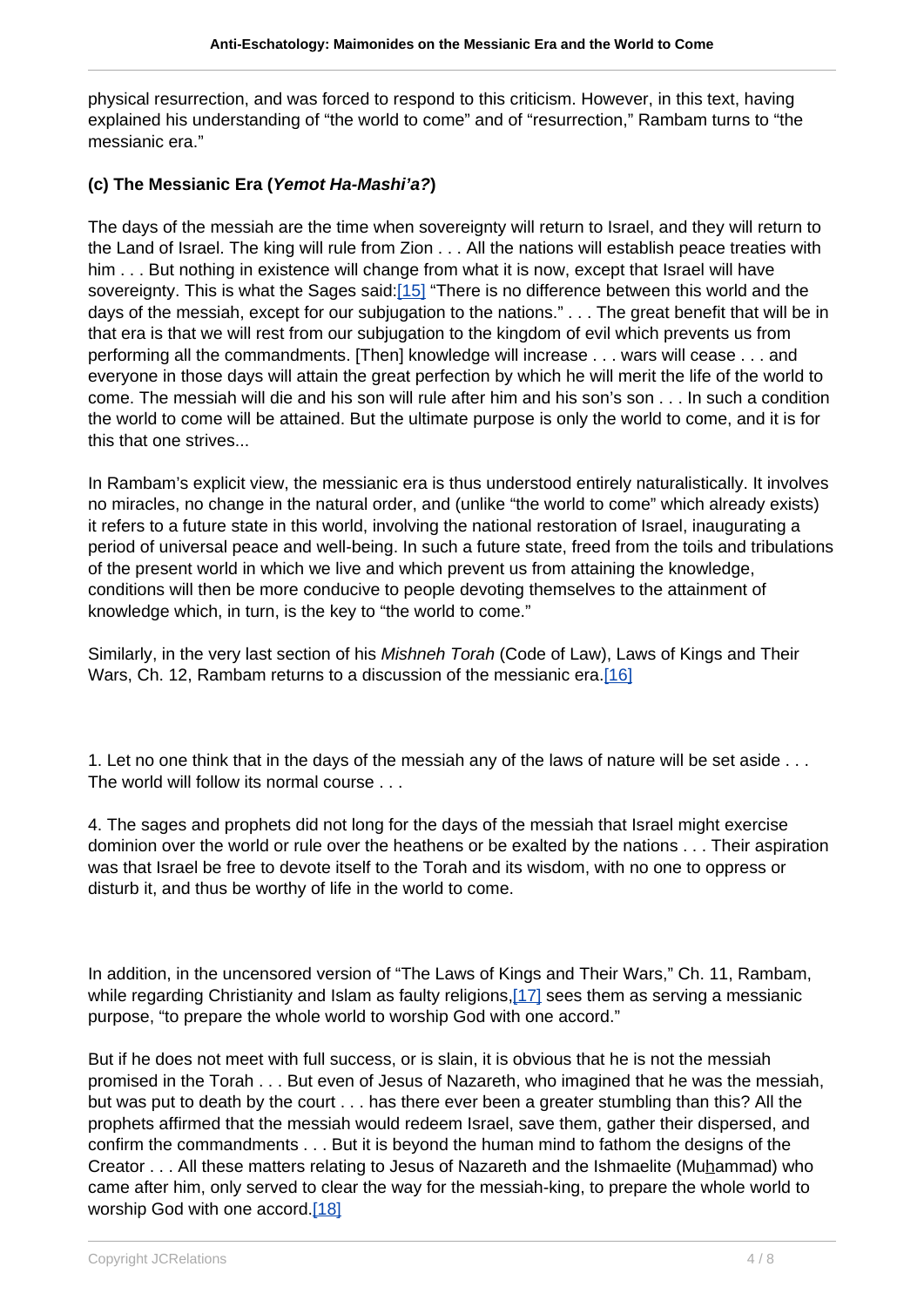To reiterate: both "the world to come" and "the messianic era" are understood naturalistically by Rambam, and "resurrection" is treated metaphorically. The difference, then, is that "the world to come" already exists, and refers to the impersonal immortality of the intellect (the rational soul) in proportion to the knowledge it attained, whereas "the messianic era" is a future and better natural state in this world, in which nothing in the natural order is changed.

### **IV. RAMBAM'S "TREATISE ON RESURRECTION"**

In response to widespread criticism and charges that he denied resurrection, in 1191 Rambam wrote his Treatise on Resurrection[.\[19\]](https://dev.iccj.org/#fn_19) In his defense, Rambam noted that he had, after all, included resurrection as the  $13<sup>th</sup>$  of his "Thirteen Principles" in his commentary to the Mishnah "Pereq ?eleq." Our focus and emphasis, however, should not be on resurrection, but on the world to come as the final purpose of life. The masses only understand corporeal existence, but what is incorporeal is more real than the material. The Torah only deals with reward and punishment in this world, within nature, and does not mention immortality or resurrection. The generation of the Exodus, who had just been freed from slavery, and had limited understanding, needed (like children) the promise and threat of immediate reward / punishment. Whenever possible, Rambam explained, I reconcile Torah and reason and interpret events as part of the natural order. The world to come is part of the natural order, whereas resurrection is a supra-natural miracle. To deny the theoretical possibility (not the actual fact[\)\[20\]](https://dev.iccj.org/#fn_20) of resurrection is to deny the very possibility of miracles, including the theophany at Sinai. Natural events persist and are permanent, whereas supra-natural miracles are transient and temporary; if they persisted permanently, they would be seen to be natural, not miracles, and would no longer be effective as "signs." There is no necessary connection between resurrection and the messianic era. In short, for Rambam, the implication of miracles necessarily being temporary and transient, is that after the resurrection there is also a temporary and transient stage, followed by a second death.

# **V. CRITICISM OF RAMBAM**[\[21\]](https://dev.iccj.org/#fn_21) **AND REAFFIRMATION OF ESCHATOLOGY: RAMBAN**

Some of Rambam's critics accepted his "Treatise on Resurrection" at face value. From their perspective, Rambam's reaffirmation of resurrection sufficed as a response to the criticism. This was not, however, the position of Ramban (Nahmanides – Rabbi Moses ben Nahman, 1194-1270), a major figure in the history of halakhah, exegesis, and Kabbalah, who participated in the Barcelona Disputation of 1263[.\[22\]](https://dev.iccj.org/#fn_22) Ramban played a moderate role in the second stage of the Maimonidean controversy (1230-1235), and both criticized and praised Rambam. Ramban opposed both the rabbinic bans on Rambam's works and philosophy, and the counter-bans. He argued that Rambam was justified in what he did, because he had not written his philosophic works for the Jews of (Christian) France, who had no background in philosophy and science, but for Jews in the (Islamic) south and east who were confronting the challenges of rationalist philosophy available in Arabic.

According to Ramban, [\[23\]](https://dev.iccj.org/#fn_23) what is regarded as natural order is, in fact, a "hidden miracle" or "secret miracle" (nes nistar), involving no violation of natural order, in contrast with a public and exceptional "obvious miracle" or "public miracle" (nes galuy), violating the natural order.  $[24]$ Because of his explicit and important affirmation of "obvious/public miracles," Ramban reaffirmed the traditional and holistic view (as in Sa`adiah Ga'on) of the unity of body and soul in this life and in physical resurrection. Contra Rambam, therefore, Ramban emphasized that, following the resurrection, the messiah and his generation will live forever in refined bodies. In his "Chapter on Recompense" ("Sha`ar Ha-Gemul"), [25] he rejected Rambam's approach point by point.

In contrast with Rambam's view that the ultimate reward **is** "the world to come" and that the punishment is karet (i.e., not attaining the world to come), Ramban (p. 283) reaffirms the notion of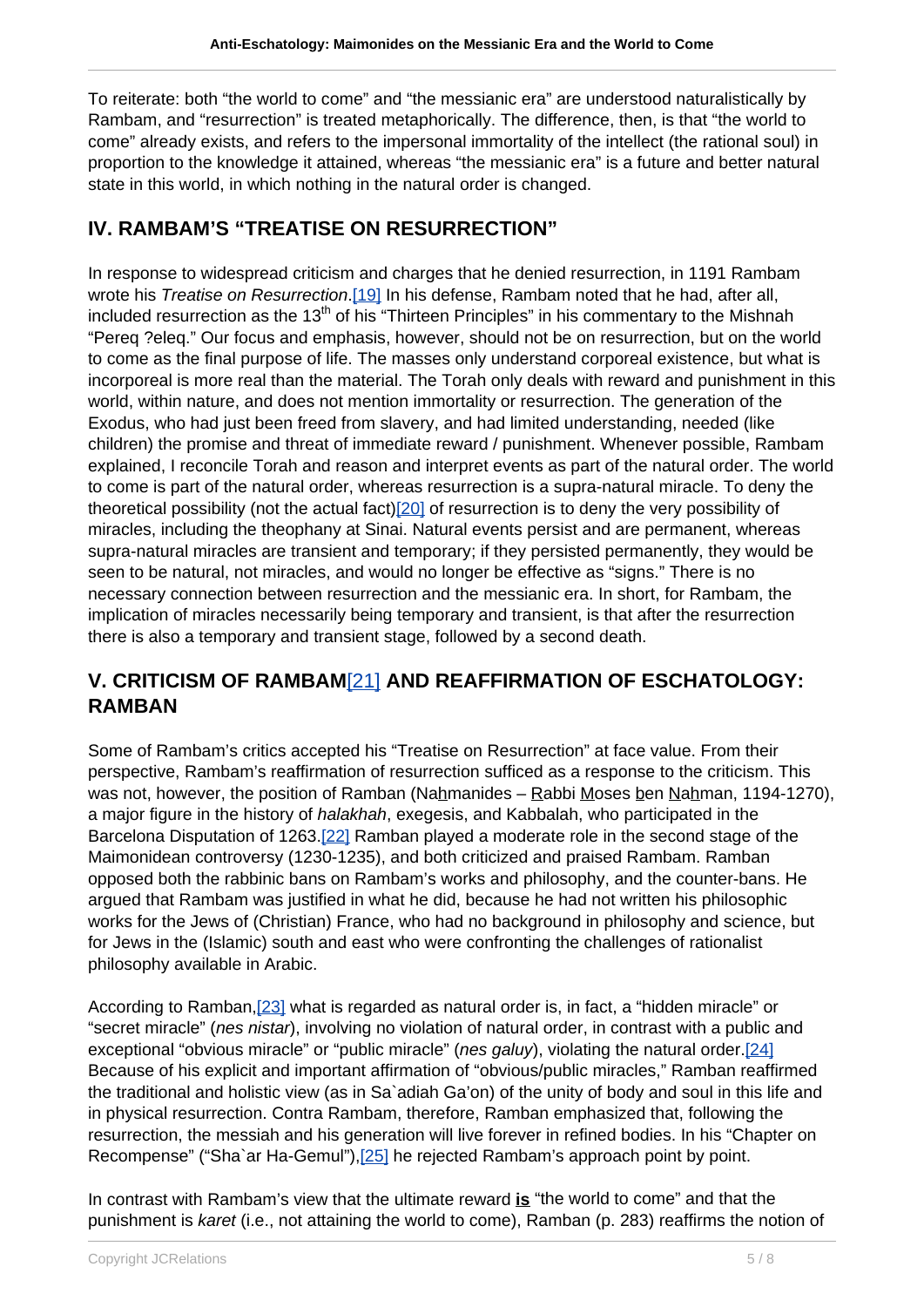reward **in** the world to come, and the final punishment is in Gehinom (Gehenna). However, that punishment – the punishment of Gehinom – is a river of fire, and comes immediately after death, not in the messianic era or world to come (p. 288), and karet is not being cut off from the world to come (as in Rambam), but is a term for punishment and misery (p. 289).

According to Ramban, Rambam's views on "the world to come" in the Laws of Repentance, ch. 8 (cited above) are contrary to the Torah and the rabbis. Rambam's "words corrupt opinions (*meshabeshot ha-de* `ot $) \ldots$  and do not accord with our view" (p. 291). The world to come follows the resurrection (p. 293), and Rambam's view that in the messianic era everyone will die again is contrary to the view of "the people of our tradition" (anshei kabbalatenu), that after the resurrection there will be no death (p. 310), and that after the resurrection will come eternal life (p. 311).

# **VI. CONCLUSION: SUMMARY OF RAMBAM'S ANTI-ESCHATOLOGICAL VIEWS:**

(a) **The world to come** is the impersonal survival of the intellect (not the lower functions of the soul related to the body), in proportion to intellectual attainment; it already exists and is "to come" for each qualified individual after death; since individuation is a function of the body, the survival of the intellect in proportion to knowledge is general and impersonal. **Karet** (the biblical term meaning to be cut off) means simply not attaining a portion in the world to come.

(b) **The messianic era** is a future state, understood in naturalistic terms, and has nothing to do with resurrection; because of better conditions, it will then be easier for people to attain the intellectual perfection which constitutes "a portion in the world to come." In other words: there is no reward/punishment **in** the world to come; the reward **is** the world to come; the punishment is **not** attaining the world to come, i.e., karet.

(c) **Resurrection** is described metaphorically in the Commentary on the Mishnah, but, on the other hand, it is listed as the 13<sup>th</sup> principle of Judaism. So did Rambam really believe literally in resurrection? Opinions differ on this question.

- Because of the explicit statement in the Mishnah affirming resurrection, Rambam could not ignore it or openly deny it. In this context, we need to consider Leo Strauss' theory of esoteric writing, in his essay "Persecution and the Art of Writing.["\[26\]](https://dev.iccj.org/#fn_26) Under certain circumstances – such as a modern totalitarian regime, or a pre-modern traditional society – an author is not free to express openly his true opinion, and therefore is compelled to hide it in esoteric writing, which will be understood one way by the masses and the authorities, and in a different (and true) way by the intelligentsia. What cannot be stated explicitly is hinted at implicitly[.\[27\]](https://dev.iccj.org/#fn_27)
- In other words, Rambam, being committed to Jewish life and the *halakhah*, could not possibly openly oppose an explicit rabbinic statement in the Mishnah. The "oral Torah" of rabbinic Judaism is no less binding than is the "written Torah" of Scripture. However, he could affirm it by saying "of course I affirm it – but it's not what you think it means." Moreover, just as various Biblical passages (eg., anthropomorphisms and anthropopathisms) are to be understood as metaphorical, equivocal or ambiguous language,[\[28\]](https://dev.iccj.org/#fn_28) the words of the rabbis are also to be understood non-literally when apparently, on a surface level, they contradict scientific or factual knowledge.[\[29\]](https://dev.iccj.org/#fn_29)
- We are left, then, with the question: Is Rambam's "Treatise on Resurrection" merely apologetic lip service? What, for example, is the point of a temporary resurrection followed by a second death (in contrast with the traditional view, including that of Sa`adiah Ga'on)?
- In the words of a scholar of the controversy, on the question of resurrection, "Maimonides affirmed even as he squirmed.["\[30\]](https://dev.iccj.org/#fn_30)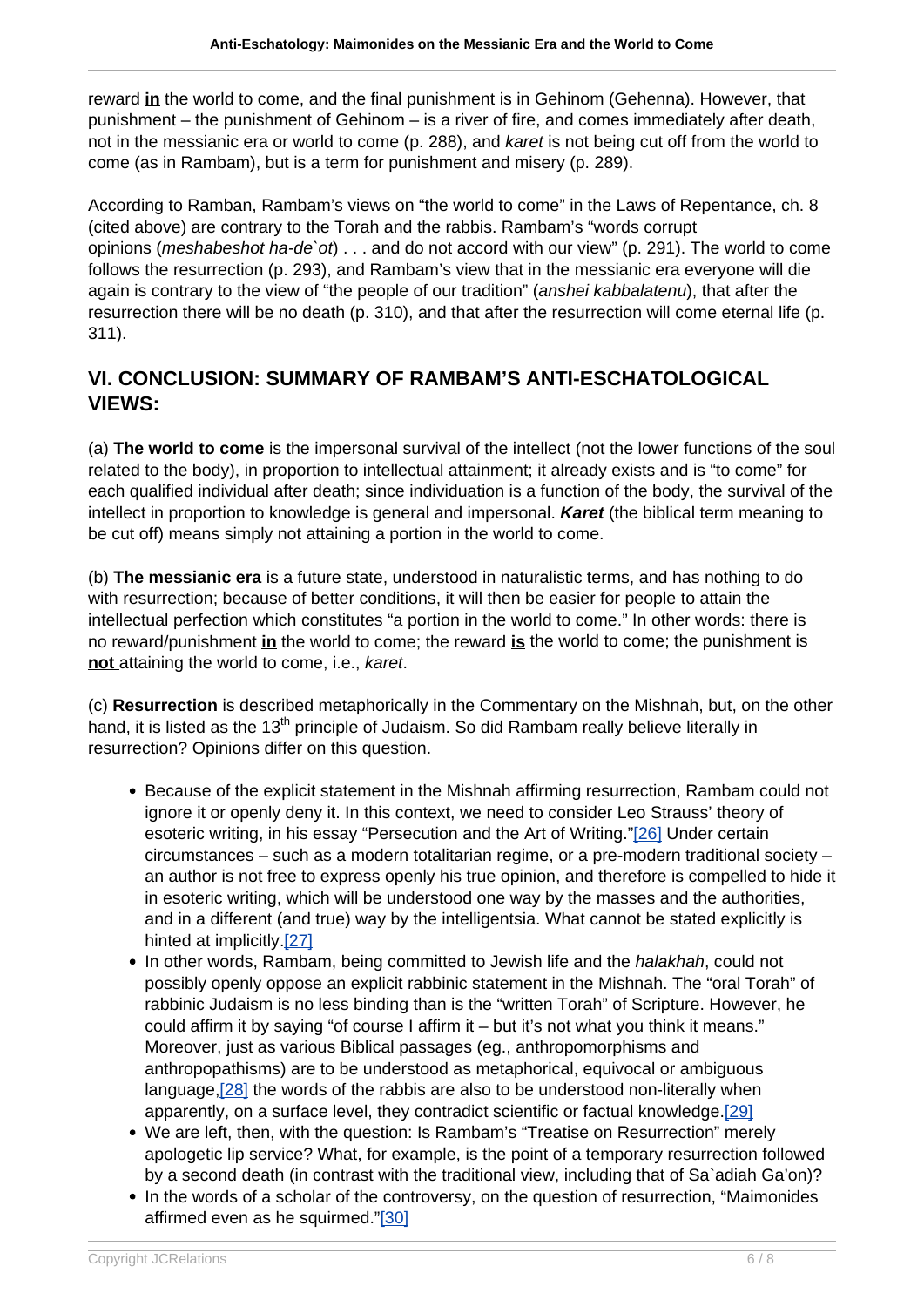[1] Cf. Eva Jospe, Reason and Hope: Selections from the Jewish Writings of Herman Cohen, in Encounters in Modern Jewish Thought: The Works of Eva Jospe, Vol. 3, ed. Raphael Jospe and Dov Schwartz (Boston: Academic Studies Press, 2013).

[2] Even today, in some liberal or radical Jewish circles, including among some prominent Jewish academics, Zionism is seen as a form of obsolete nationalism in an era of globalism, and Israel is seen by them as an oppressive and illegitimate state. Cf. my "The New Anti-Zionism and the Old Anti-Semitism: Transformations," in Midstream: A Bi-Monthly Jewish Review 52/3, May/June 2006, pp. 2-11. Criticism of various Israeli policies and/or actions, while supporting the right of the Jewish people to a homeland and state, is neither anti-Zionist nor anti-Semitic, in contrast with the denial of the right of the Jewish people to self-determination in the first place (especially after the Shoah), and applying double-standards to Israel which are not applied to any other nation. Zionism transformed the question of Jewish equality from that of the individual Jew in European society to that of the Jewish people among the family of nations. Paradoxically, the classical anti-Semitic opposition to Jewish rights in society was thereby transformed into contemporary anti-Zionist rejection of the legitimacy of Israel as the national homeland and state of the Jewish people.

[3] Cf. David Berger, The Rebbe, the Messiah, and the Scandal of Orthodox Indifference (Oxford: Littman Library of Jewish Civilization, 2001).

[4] Rambam's radicalism is not limited to these questions. For example, his insistence on the central importance of the incorporeality of God, and that a Jew who is otherwise educated in the sources and pious in his religious observance is a heretic (min) was opposed by his critic Ravad (Rabbi Abraham ben David of Posquières, 1125-1198), who wrote: "Why should he call such a person a heretic? Greater and better than he have followed this way of thinking, based upon what they saw in biblical passages or even more in the words of aggadot (legends) which corrupt one's thought." Cf. Ravad's hasagah (critical note) to Rambam's Mishneh Torah (Code of Law), Book of Knowledge, Laws of Repentance 3:7.

[5] See my "Sa`adiah Ga'on and Moses Mendelssohn: Pioneers of Jewish Philosophy," in my Jewish Philosophy: Foundations and Extensions, Vol. One: General Questions and Considerations (Lanham: University Press of America, 2008), ch. 3, pp. 91-111.

[6] Dov Schwartz, Messianism in Medieval Jewish Thought (Boston: Academic Studies Press, 2017), p. 21 refers to this as "a classic apocalyptic approach . . . Saadia constructs a rationalist hermeneutical theory to justify apocalyptic tradition." On Sa`adiah's reflecting the Kalam, see Harry Austryn Wolfson, Repercussions of the Kalam in Jewish Philosophy (Cambridge: Harvard, 1979). Wolfson avoids the simplistic view of "influence," because in order for there to be influence, there must first be an inherent predisposition or readiness for the influence on the receiving side. Wolfson therefore preferred "repercussions," namely how those ideas were then developed within the Jewish context.

#### [7] Sanhedrin 97b.

[8] On the other hand, in Exodus 12:40, the duration of Israel's sojourn in Egypt was 430 years, and rabbinic calculations of the generations involved also lead to an enslavement of 210 years.

[9] The term "Apikoros" comes from the name of the philosopher Epicurus, but in rabbinic usage refers loosely to a heretic or a person who rejects traditional beliefs and throws off traditional religious observance.

[10] The "Thirteen Principles" are called qa`idat in Arabic, literally meaning "foundations." For a discussion of the "Thirteen Principles," see my Jewish Philosophy in the Middle Ages (Boston: Academic Studies Press, 2008), ch. 8. Cf. Menachem Kellner's important monograph, Dogma in Medieval Jewish Thought (Oxford: Littman Library of Jewish Civilization, 1986) and Must a Jew Believe Anything? - Second Edition (Littman Library of Jewish Civilization, 2006), and Marc B. Shapiro, The Limits of Orthodox Theology: Maimonides' Thirteen Principles Reappraised (Oxford: Littman Library of Jewish Civilization, 2004).

#### [11] Talmud, Berakhot 17a.

[12] Cf. Aristotle: De Anima (Book III, Ch. 4, 404b-405a): "Mind is in a sense potentially whatever is thinkable, though actually it is nothing until it has thought . . . Mind itself is thinkable in exactly the same way as its objects are. For in the case of objects which involve no matter, what thinks and what is thought are identical."

Metaphysics (Book XII, Ch. 9, 1074b-1075a): "It must be of itself that the divine thought thinks (since it is the most excellent of things), and its thinking is a thinking on thinking... Since thought and the object of thought are not different in the case of things that have not matter, the divine thought and its object will be the same, i.e., the thinking will be one with the object of its thought... Everything which has not matter is indivisible... so throughout eternity is the thought which has itself for its object."

#### **Terminology:**

Greek: Nous - Arabic: `aql; Hebrew: sekhel; intellect, mind (subject)

Greek: Noein – Arabic: `aqil; Hebrew: maskil; intelligizing, thinking (verb)

Greek: Noesis - Arabic: ma`qul; Hebrew: muskal; intelligible, thought, concept (object)

[13] Ravad on "Laws of Reptentance" 8:2. On Ravad, see above, note 4.

[14] Talmud Berakhot 18b.

[15] Talmud Berakhot 34b.

[16] The numbers are those of the specific paragraphs in this chapter.